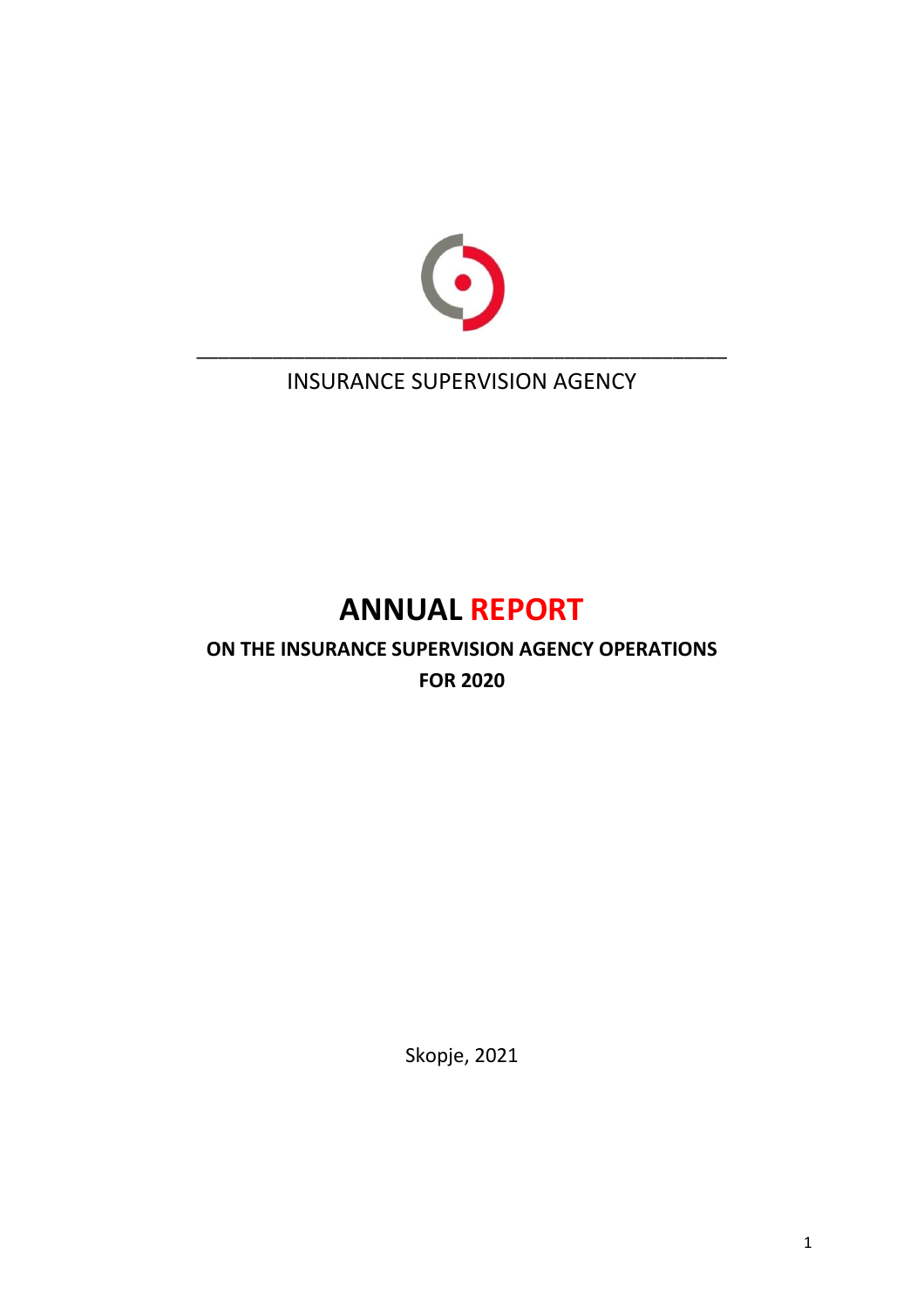#### **CONTENTS**

| <u>1.</u>                                                                                                                |  |                                                                |
|--------------------------------------------------------------------------------------------------------------------------|--|----------------------------------------------------------------|
| <u>2.</u>                                                                                                                |  |                                                                |
| 2.1.                                                                                                                     |  |                                                                |
| 2.2.                                                                                                                     |  |                                                                |
| 2.3.                                                                                                                     |  |                                                                |
| 2.4.                                                                                                                     |  |                                                                |
| 2.5.                                                                                                                     |  |                                                                |
| 2.6.                                                                                                                     |  |                                                                |
| 2.7.                                                                                                                     |  |                                                                |
| 2.8.                                                                                                                     |  |                                                                |
| <b>COMPLETED ACTIVITIES IN THE REPORTING PERIOD IN FIELDS ERROR! BOOKMARK NOT</b><br><u>3.</u><br>DEFINED.               |  |                                                                |
| 3.1.                                                                                                                     |  |                                                                |
| 3.2.                                                                                                                     |  |                                                                |
| 3.3.                                                                                                                     |  |                                                                |
| 3.4.                                                                                                                     |  |                                                                |
| 3.5.                                                                                                                     |  |                                                                |
| 3.6.                                                                                                                     |  |                                                                |
| 4.                                                                                                                       |  |                                                                |
| 4.1.                                                                                                                     |  |                                                                |
| 4.2.                                                                                                                     |  |                                                                |
| 4.3.                                                                                                                     |  |                                                                |
| <u>5.</u>                                                                                                                |  |                                                                |
| <u>6.</u>                                                                                                                |  |                                                                |
| <u>7.</u>                                                                                                                |  | EDUCATION AND BUILDING CAPACITIES ERROR! BOOKMARK NOT DEFINED. |
| 8.<br><b>PROTECTION OF CONSUMERS, FINANCIAL EDUCATION AND FINANCIAL INCLUSION ERROR!</b><br><b>BOOKMARK NOT DEFINED.</b> |  |                                                                |
| <u>9.</u>                                                                                                                |  |                                                                |

# **10. INFORMING THE PUBLIC AND TRANSPARENCY ..................** ERROR! BOOKMARK NOT DEFINED.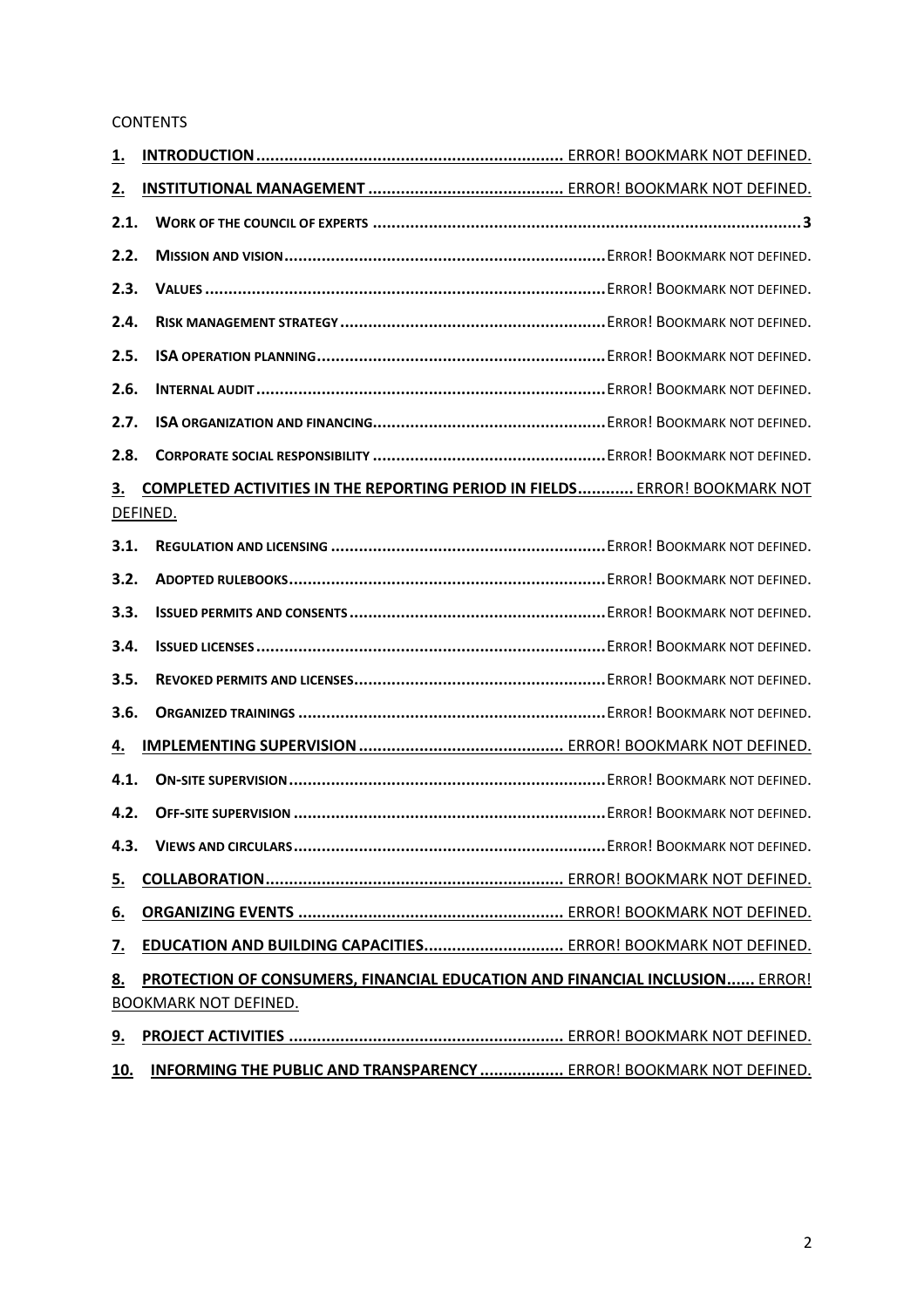# 1. Introduction

The Insurance Supervision Agency (**hereinafter "ISA"**) is an independent regulatory body exercising public authority, established by the Law on Insurance Supervision ("Official Gazette of the Republic of Macedonia" No. 27/2002, 98/2002, 79 / 2007, 88/2008, 67/2010, 44/2011, 112/2011, 188/2013, 30/2014, 43/2014, 112/2014, 153/2015, 192/2015, 23/2016, 83/2018 and 198/2018) and ("Official Gazette of the Republic of North Macedonia" No. 101/2019 and 31/2020), and the Law on Compulsory Traffic Insurance ("Official Gazette of the Republic of Macedonia" No. 88/2005, 70/2006 , 81/2008, 47/2011, 135/2011, 112/2014 and 145/2015 and "Official Gazette of the Republic of North Macedonia" no. 220/2019).

Within its competencies and authorities, ISA takes care of the legal and efficient functioning of the insurance market in order to protect the rights of insurance owners and users.

ISA has the following competencies:

- Conducts supervision of the insurance companies, insurance brokerage companies, insurance representation companies, insurance representation banks, insurance brokers and insurance agents, legal entities related to insurance companies and the National Insurance Bureau;
- Adopts bylaws for implementation of the Law on Insurance Supervision and makes proposals for enactment of laws in the field of insurance;
- Decides on granting or revoking licenses, granting or withdrawing consents, granting or revoking licenses;
- Imposes supervision measures;
- Cooperates with relevant domestic and foreign institutions and bodies and is a member of the International Association of Insurance Supervisors;
- Encourages the development of insurance and develops public awareness of the role of insurance and supervision through activities of financial education and inclusion.

The Insurance Supervision Agency has been a member of the International Association of Insurance Supervisors (IAIS) since 2009. The IAIS is an international body responsible for promoting effective and globally consistent insurance market supervision, with the aim of developing and maintaining a fair, stable and transparent insurance market for the benefit and protection of policyholders and contributing to global financial stability.

## 2. Institutional Management

### <span id="page-2-0"></span>2.1. Work of the Council of Experts

The governing and managing body of the ISA is the Council of Experts, composed of a President of the Council and four members. The President and the four members of the Council of Experts of the ISA are appointed by the Assembly of the Republic of North Macedonia upon the proposal of the Government of the Republic of North Macedonia.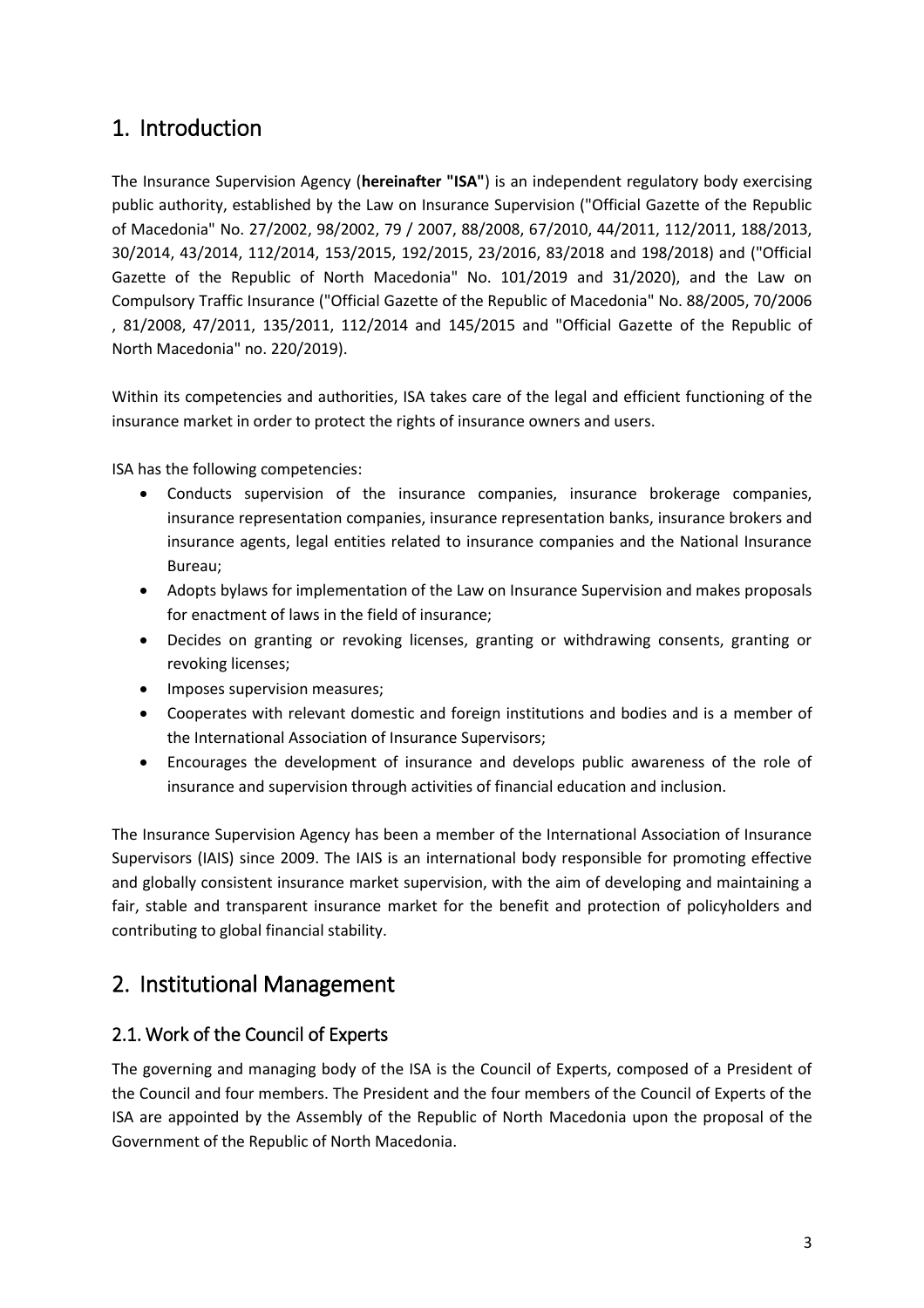Composition of the Council of Experts:

- PhD Krste Shajnoski, professionally engaged full time, President of the Council of Experts;
- PhD Sulejman Ahmedi, professionally engaged full time, Member of the Council of Experts;
- Zlate Simonovski, professionally engaged full time, Member of the Council of Experts;
- PhD Igor Ivanovski, Member of the Council of Experts, not professionally engaged;
- Aleksandra Kokaroska, Member of the Council of Experts, not professionally engaged.

The Council of Experts is a collective body that works in sessions and makes decisions by a majority vote of the total number of members. During 2020, the Council of Experts regularly held sessions where it decided on issues within its competence and range. The Council of Experts in 2020 held 33 sessions.

ISA is accountable for its work and responds to the Assembly of the Republic of North Macedonia. The Assembly adopts: the Financial Plan of ISA, the Financial Statements audited by an independent certified auditor, the Annual Report on the operation of ISA and the Annual Report on the situation and movements on the insurance market.

#### 2.2. Mission and Vision

The mission and vision of ISA is aimed at creating and maintaining fair, secure, stable and transparent insurance market for the benefit and protection of the rights of policy holders, contributing to economic growth and ensuring stability of the financial system.

### 2.3. Values

The principles and values ISA is driven by are as follows: responsibility, expertise, conscientiousness and transparency.

#### 2.4. Risk-Management Strategy

The risk management strategy as a tool that helps to anticipate and respond to adverse events, to direct internal control procedures and resources to key functions and risks, contributes to ISA successfully managing risks.

#### 2.5. ISA Operation Planning

The Council of Experts of ISA adopts the strategic acts and documents for the work of ISA on the basis of planning, taking into account the internal and external factors and their influence on the achievement of the goals of ISA.

ISA determines the planned activities by adopting:

- Annual work plan
- Annual plan for on-site supervision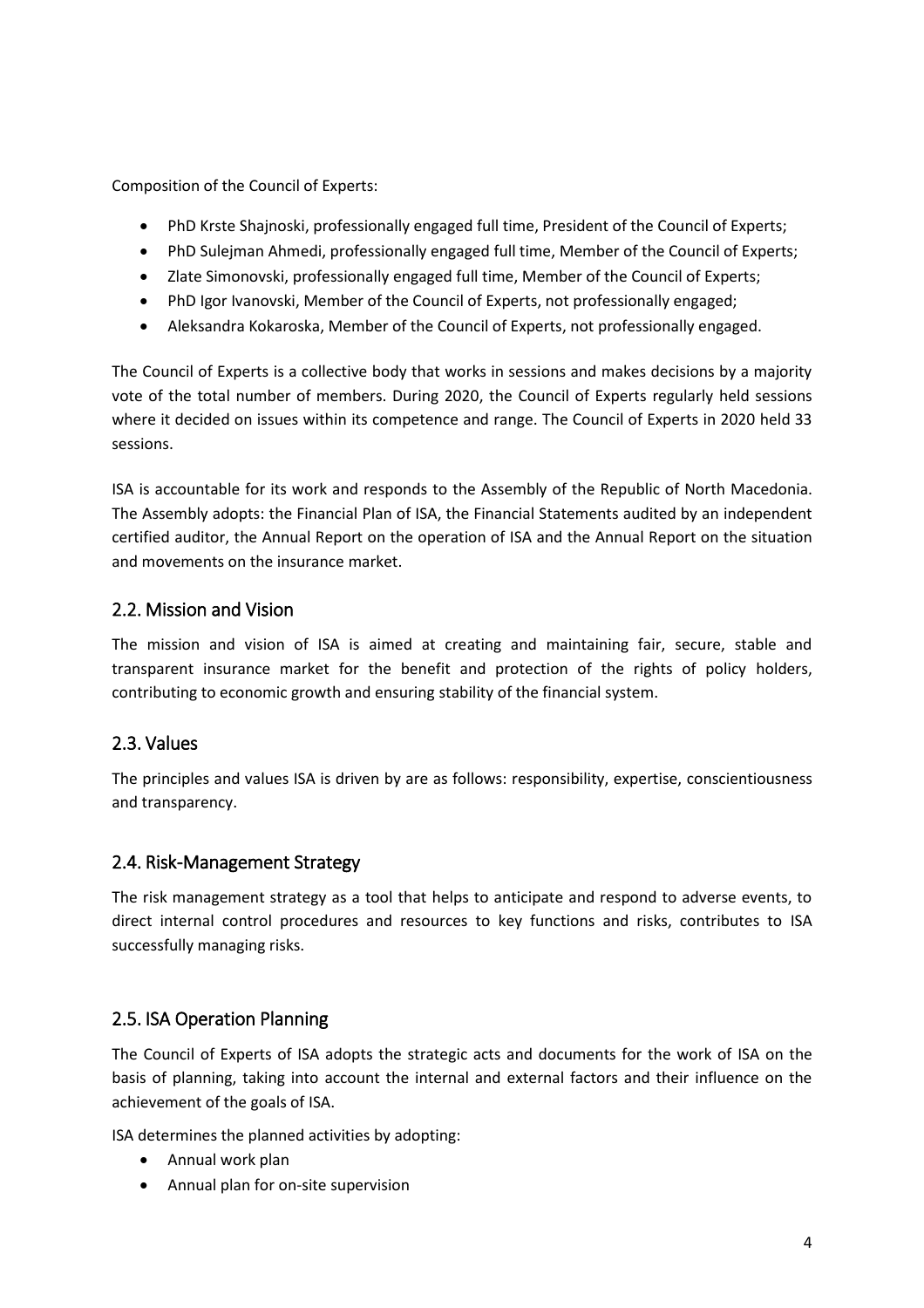- Financial plan
- Plan for archival work
- Strategic plan and other internal documents and acts.

### 2.6. Internal Audit

ISA's internal audit activity, using a systematic, disciplined and risk-based approach, has contributed to improving the management, risk management and maintenance of effective risk management processes in ISA's management, operations and information systems, regarding:

- Achieving the strategic goals of ISA;
- Compliance with laws, regulations, policies, procedures and agreements;
- Effectiveness and efficiency of the programs;
- Reliability and integrity of financial and operational information;
- Asset protection

### 2.7. ISA Organization and Financing

Pursuant to the Rulebook on Internal Organization of Workplaces, the employees are assigned to 2 independent sections directly accountable to the President and the Council of Experts, 3 professional services and 9 sections within the professional services.

The operation of ISA is financed by fees charged by insurance companies, insurance brokerage companies, insurance representation companies, banks performing insurance representation activities and other entities supervised by ISA, established in the Tariff Book for the content and amount of fees charged by the Insurance Supervision Agency and payment deadlines, in accordance with the Law on Insurance Supervision.

#### **2.8.**Corporate social responsibility

In its work, ISA follows the principles of corporate social responsibility as a set of all economic, legal, ethical expectations that society has towards legal entities. In that regard, ISA undertakes the following activities:

- Provides opportunities for practical work for high school and university students,
- Participates in humanitarian actions.

## 3. COMPLETED ACTIVITIES IN THE REPORTING PERIOD IN FIELDS

#### 3.1. Regulation and Licensing

Within the authorities in the field of regulation and licensing, ISA in 2020 implemented the following activities: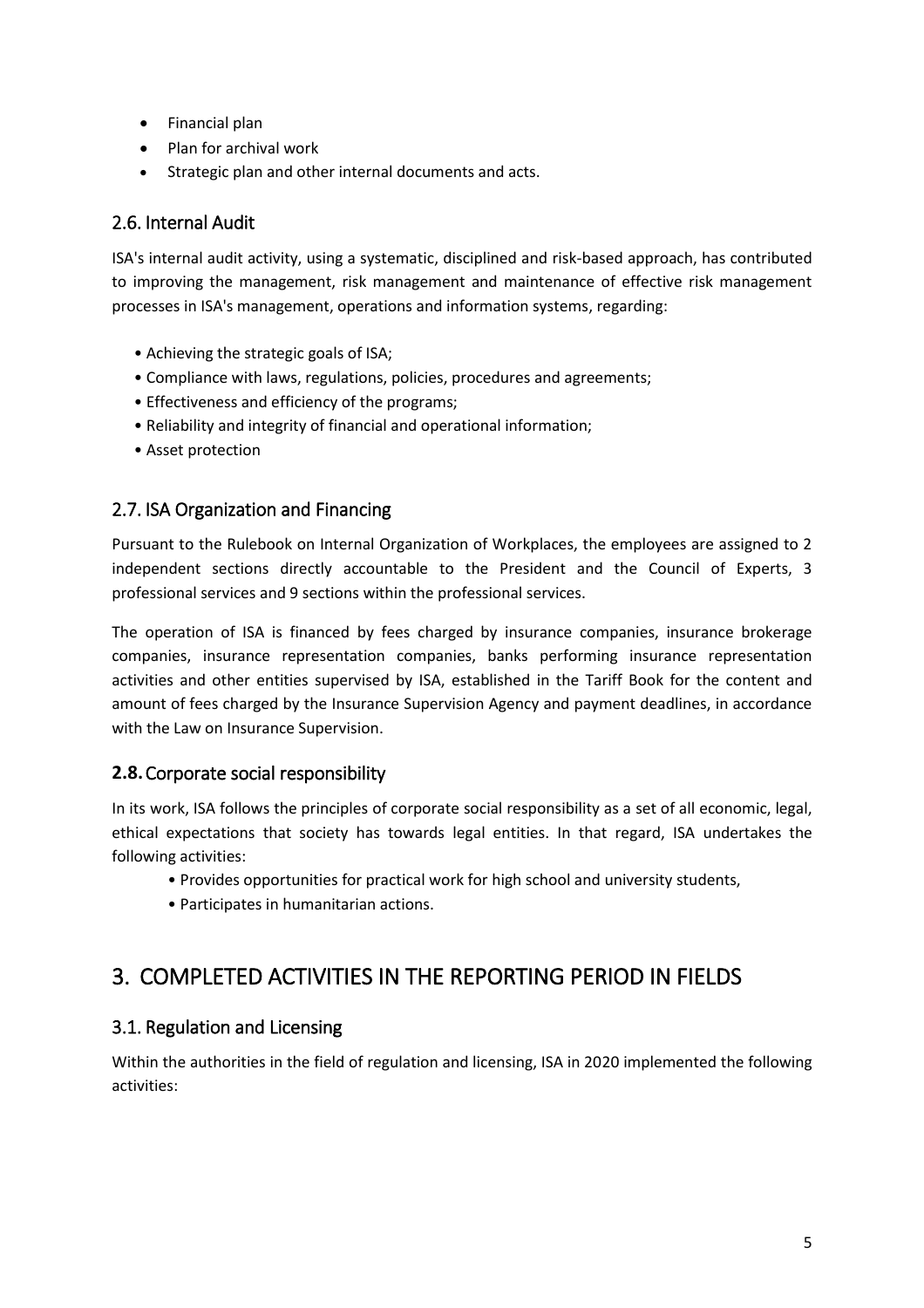### 3.2. Adopted rulebooks

- Rulebook for amending and supplementing the Rulebook on the manner, procedure and conditions for conducting training and taking the professional exam for insurance representatives;
- Rulebook for amending and supplementing the Rulebook on the manner, procedure and conditions for conducting training and taking the professional exam for insurance brokers;
- Rulebook on the format and content of the Misdemeanor Payment Order;
- Rulebook for amendment and supplementation of the Rulebook for the types and the description of items that will be taken into account when calculating the capital of the insurance and/or reinsurance companies;
- Rulebook on amending the Rulebook on the types and description of items that will be taken into account when calculating the capital of insurance and / or reinsurance companies;
- Rulebook on amending and supplementing the Rulebook on types and characteristics of the assets that cover the technical reserves and the assets that cover the mathematical reserve, as well as detailed placement and limitation of those investments and their valuation;
- Rulebook on amending the Rulebook on the method for valuation of items from the balance sheet and preparation of business balance sheets;
- Rulebook on amending the Rulebook on minimum content of the records and the manner of reporting, booking and liquidation of claims by insurance companies;
- Rulebook on minimum requirements for receipt, processing, reservation and payment of a claim for compensation and/or sum insured in order to better protect the rights of policyholders;
- Rulebook on the minimum standards of the information systems of the insurance companies, insurance brokerage companies and insurance representation companies;
- Rulebook on the manner and procedure of conducting the professional exam required to obtain a work permit as an authorized actuary;
- Rulebook on amending the Rulebook on the necessary documentation for obtaining an insurance broker license;
- Rulebook on amending the Rulebook on the necessary documentation for obtaining a license for insurance agent;
- Rulebook on amending the Rulebook on the manner, procedure and conditions for conducting training and taking a professional exam for performing insurance brokerage activities;
- Rulebook on amending the Rulebook on the manner, procedure and conditions for conducting training and taking a professional exam for performing insurance representation activities;
- Rulebook on amending the Rulebook on the manner, procedure and documentation required for obtaining consents;
- Rulebook on the minimum standards for calculation of technical reserves.

### 3.3. Issued permits and consents

3 permits for introducing a new class of insurance;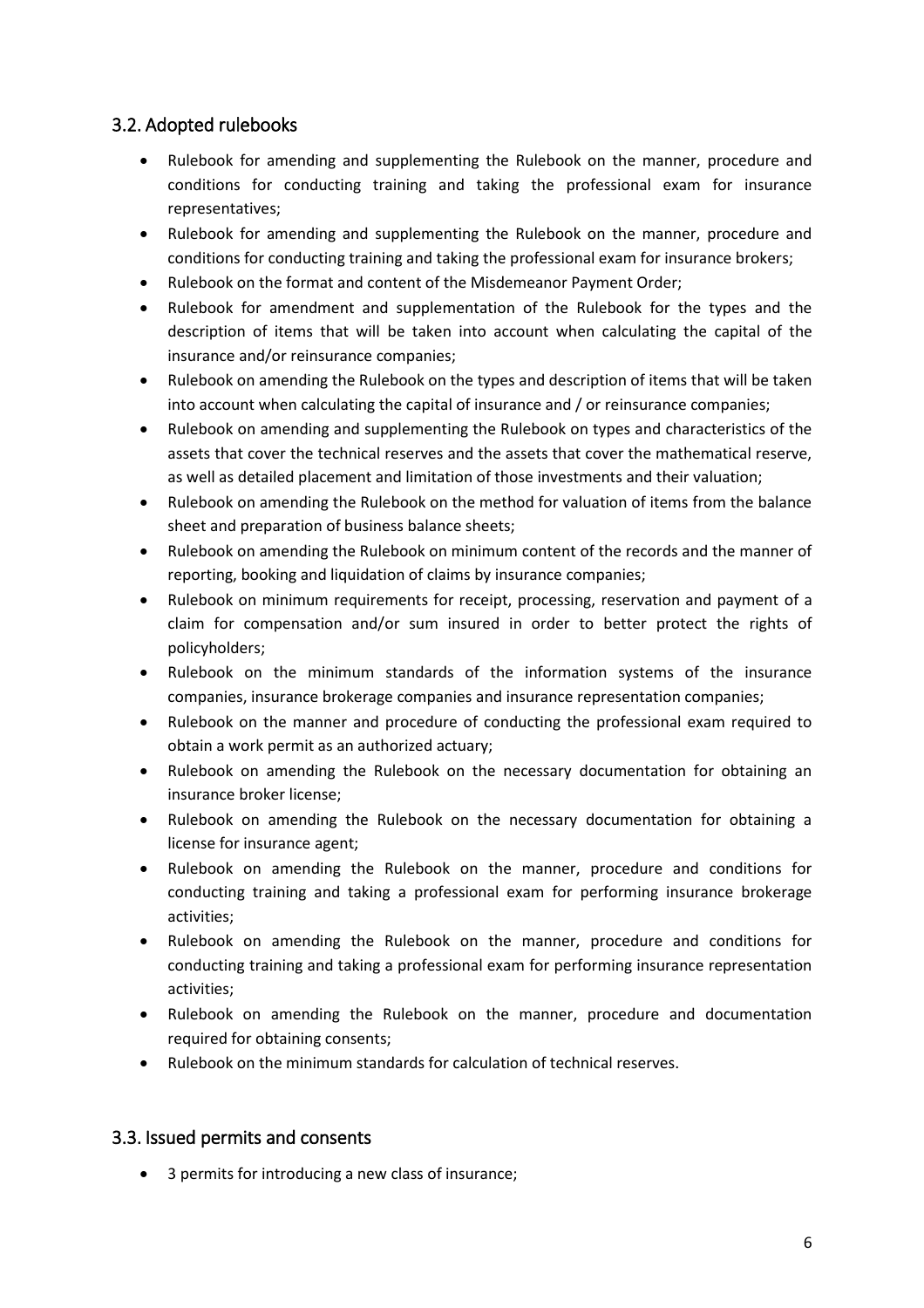- 2 licenses for insurance brokerage activities;
- 15 consents for performing the function of a member of a management body;
- 8 consents for amending the Statute of an insurance company;
- 17 approvals for companies for auditing the financial statements and consolidated financial statements of insurance companies for 2020;
- 3 consents for acquiring qualified participation in an insurance company;
- 4 consents for acquiring qualified participation in an insurance brokerage company;
- 1 consent for acquiring qualified participation in an insurance agency;
- 6 consents for change of headquarters of an insurance company

#### 3.4. Issued licenses

- Issued 33 licenses for insurance brokers,
- 204 licenses for insurance agent.

#### 3.5. Revoked licenses and permits

- Termination of 1 license for performing insurance representation activities; and
- Revoked 31 licenses for a representative in insurance of natural persons.

### 3.6. Organized training

In order to strengthen the insurance intermediation capacities in the insurance market, in 2020 ISA conducted a cycle of training for insurance brokers and insurance agents.

# 4. CONDUCTING SUPERVISION

ISA supervises insurance companies, insurance brokerage companies, insurance representation companies and the National Insurance Bureau, in accordance with the Law on Insurance Supervision, the Law on Compulsory Traffic Insurance and other relevant regulations. The ISA has the authority to supervise the natural persons who perform insurance brokerage activities and insurance representation activities. It also has the authority to oversee the implementation of measures and actions to prevent money laundering and terrorist financing in accordance with the Law on Prevention of Money Laundering and Other Proceeds from Crime and Financing of Terrorism.

Supervision is carried out through permanent off-site supervision of the operations of insurance companies and other insurance entities by collecting, analyzing and verifying the submitted reports and information, as well as through on-site (full or partial) supervision of the operations of insurance entities in order to assess stability, risk-taking and compliance of the operations of the entities.

In conditions of a declared global pandemic in 2020, the Insurance Supervision Agency adjusted its activities to the new circumstances and subsequently took several measures in order to ensure a stable insurance market and protect the rights and interests of policyholders. Part of the measures were aimed at facilitating the work in emergency conditions and strengthening the support of companies in the segment of managing the negative consequences of the outbreak of the Corona virus (COVID 19) by releasing some of their reserves. At the same time, it allowed companies additional time for correction of the impairment of receivables. In order to protect the rights and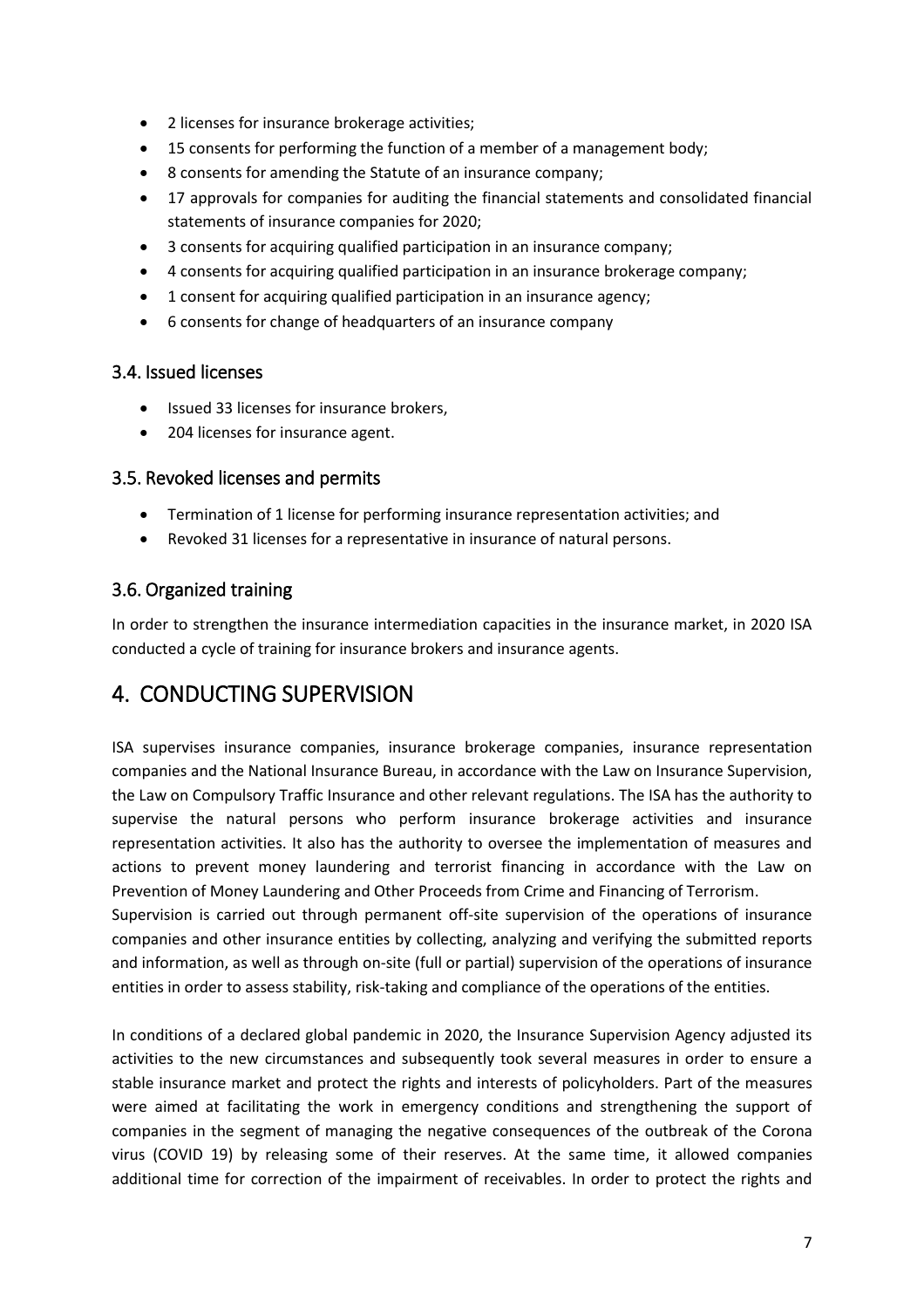interests of the insured and quality processing of damages in conditions of emergency, ISA set an additional deadline for reporting and recording claims and recommended companies that have made a profit to refrain from redistributing profits.

In addition to this, the ISA through timely information and notification educated the insured about their rights arising from the insurance contract, especially in resolving the claims and the payment of compensation and the possibility to use the grievance mechanism if they are not satisfied with the way of resolving the claims.

### 4.1. On-site supervision

According to the Supervision Plan for 2020, ISA realizes 2 on-site supervisions with insurance companies. Due to the global situation and declared pandemic with Covid-19, ISA through additional reorganization of its human resources, continued to conduct supervision off-site, and for some of the planned on-site supervision, including in the field of prevention of money laundering, decided to be transferred in the next, 2021.

### 4.2. Off-site supervision

Based on the findings from the conducted on-site supervision, ISA issued 26 supervisory measures, of which 21 orders for elimination of illegalities and 5 additional supervision measures for the insurance companies. Due to established irregularities in the operations that are misdemeanor, ISA conducted 12 proceeds for reconciliation through delivering misdemeanor payment orders.

#### 4.3. Views and Circulars

In the field of supervision, in order to strengthen the supervisory process, 9 circular letters were prepared which contained views and guidelines of the ISA on certain issues in the field of insurance.

## 5. COLLABORATION

Performing the activities within the competence of the ISA as well as the need to follow the new trends in the field, encouraging growth and development of the market requires continuous cooperation with domestic authorities and institutions, regional regulatory and international institutions.

Strengthening cooperation between domestic regulators is important and is related to the exchange and use of information and data, the provision of mutual training and the exchange of experiences. Cooperation with the Ministry of Finance takes place on issues related to insurance regulations. The cooperation with the National Bank takes place within the framework of data exchange for preparation of a report on financial stability, financial education and financial inclusion, as well as continuous exchange of experience and practices from the supervisory process. In order to harmonize the domestic legislation with the European one, ISA in cooperation with the Secretariat for Economic Affairs provides data on the progress of the insurance market, prepares reports on the progress of the country in the field of internal market and competition and economic-financial issues and statistics.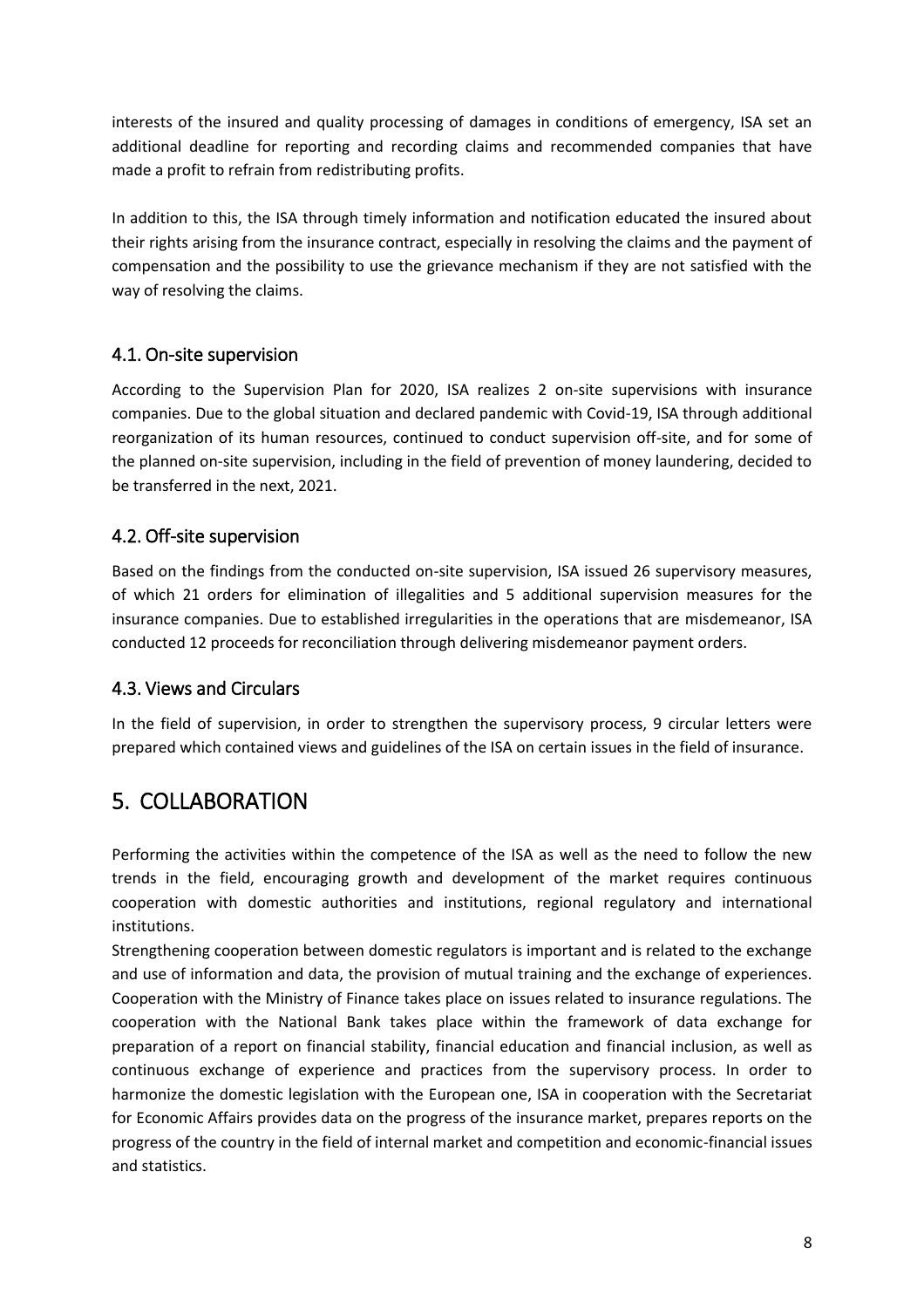In order to monitor the situation in the financial system and greater readiness to manage the challenges, and especially in the circumstances imposed by the Corona crisis, the financial regulators in 2020 signed a Memorandum of Inter-Institutional Cooperation. With this Memorandum, to which the ISA is a signatory, the financial regulators defined the commitment with enhanced coordination and to individually, timely and effectively identify systemic risks and act harmoniously to prevent and reduce their impact on the financial system.

# 6. ORGANIZATION OF EVENTS

The Insurance Supervision Agency, on November 1, 2020 marked its 11th year of existence and successful operation. On this occasion, a meeting was held with the representatives of the insurance industry on the topic of the challenges of ISA and the situation on the insurance market in RSM. At the online meeting to discuss the situation with the pandemic, the ISA highlighted the challenges it faces as well as future plans and expectations in the field of insurance and insurance supervision, clearly emphasizing its commitment to strengthening corporate governance in companies, greater transparency and strengthening public confidence in the insurance sector. At the meeting before the attendees from the insurance industry was presented the award-winning research paper in the field of risk management for 2020.

For further development of the financial market, ISA in cooperation with the Macedonian Stock Exchange realized a virtual workshop for insurance companies as institutional investors and participants in the financial market, especially in the capital market.

# 7. EDUCATION AND CAPACITY BUILDING

The staff competence of the ISA is a prerequisite for quality, efficient and timely performance of the works and tasks within its competence and therefore the ISA continuously invests in its human potential. In 2020, due to the circumstances of the global pandemic and the restrictions imposed primarily to protect the health of the population, there were no conditions for comprehensive implementation of the planned program for the needs of employees and mainly training and upgrading of knowledge was conducted virtually by visiting educational programs, seminars of the International Association of Insurance Supervisors (IAIS), the European Supervisory Authority (EIOPA), the Bank for International Settlements (BIS), the International Financial Education and Training Network (OECD-INFE) and other relevant institutions and organizations.

As a member of the International Association of Insurance Supervisors (IAIS), with his contribution and expertise ISA participated in the work of the body through research studies, online seminars, reporting on measures taken to deal with the coronary crisis and work in emergency conditions. He also participated in the annual IAIS online conference where, among other things, the challenges of supervisors to work in a global pandemic were discussed.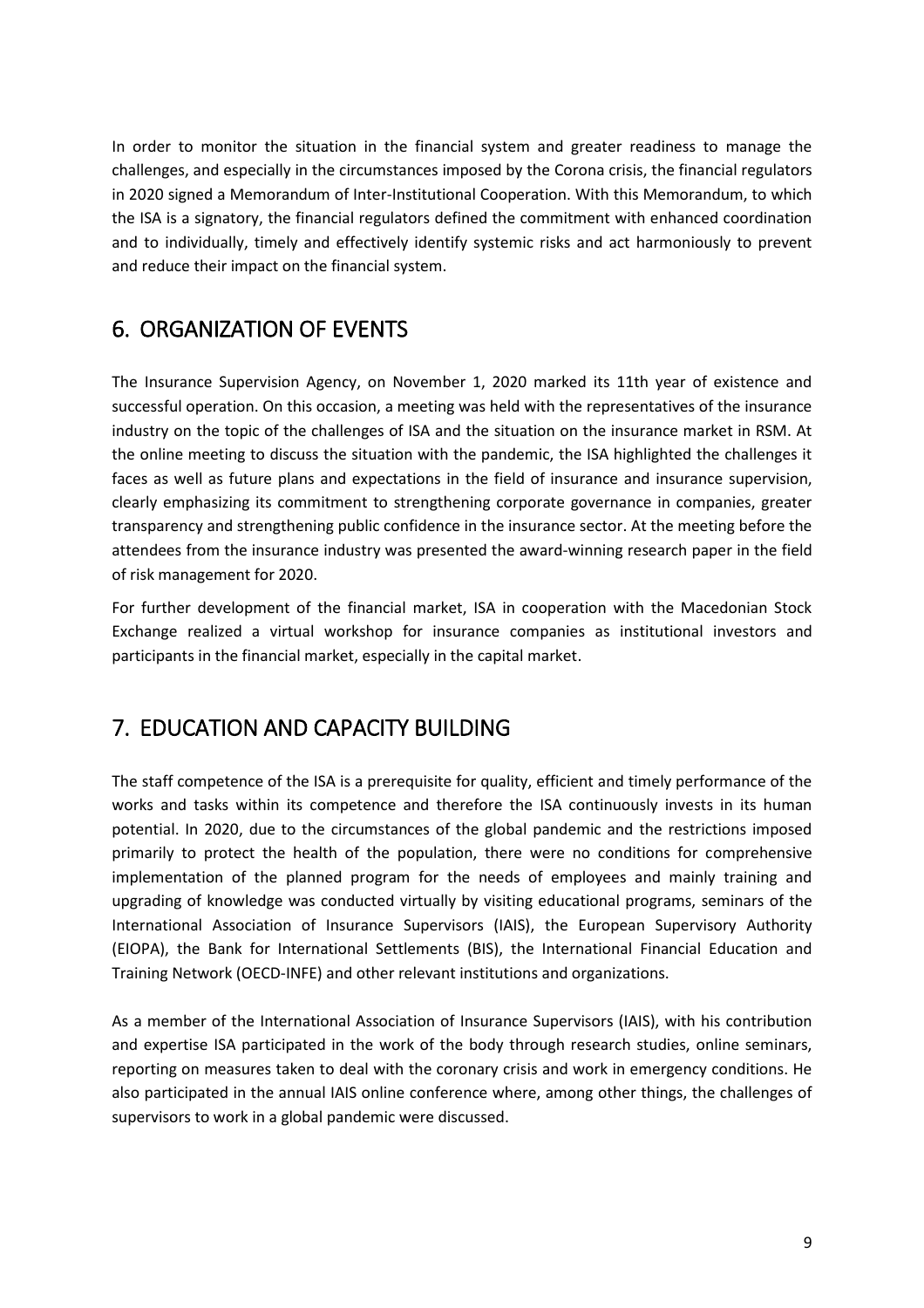In order to better supervise the insurance groups that are present in several member states of the European Union and countries that are at different stages in the accession processes in the European Union, ISA participated in the work of the supervisory colleges.

# 8. CONSUMER PROTECTION, FINANCIAL EDUCATION AND FINANCIAL **INCLUSION**

The Insurance Supervision Agency, within its legal competencies for development of the insurance market and raising public awareness of the role of insurance and insurance supervision, acts integrated in the field of financial education, financial inclusion and protection of the rights of the insured as complementary segments. For many years, ISA has been conducting activities in the field of financial education covering the entire public with a special focus on the young population.

Within the cooperation with the Macedonian Banking Association, ISA supported the project - European Money Quiz, intended for students from 13 to 15 years. For the needs of the quiz, questions in the field of insurance and insurance supervision were prepared, as well as professional literature and educational texts.

ISA signed a Memorandum of Cooperation with the Consumer Organization of Macedonia in order to strengthen mutual cooperation for the implementation of projects and activities for protection of policyholders, financial education and their rapprochement and providing access to insurance products and services.

In order to encourage scientific thought and contribute to increasing the number and quality of applied scientific papers in the field of risk management and insurance, ISA annually announces a competition for awarding an annual prize for research paper in the field of risk management and insurance in the Republic of North Macedonia. While in order to raise the awareness of young people about the importance and role of insurance, ISA announces a competition for students of primary and secondary education on the occasion of Insurance Day - November 1, with topics in the field of insurance.

ISA participated in the celebration of the national event "Days of Financial Literacy", in coordination and organization of the Coordination Body of Regulatory Institutions for Financial Education and Financial Inclusion. Due to the conditions imposed by the pandemic, "Financial Literacy Days" were organized virtually. Within this manifestation, ISA prepared several educational contents in the field of insurance and insurance supervision such as: quiz, public call for participation in educational lectures, conducting a customer satisfaction survey, preparation and promotion of new educational texts and brochures, etc.

In order to protect the rights of policyholders and users of insurance products and services, ISA acted upon received complaints against insurance entities. In 2020, 88 complaints were submitted to the ISA, of which::

- 71 complaints have been resolved;
- 12 complaints have no basis for action;